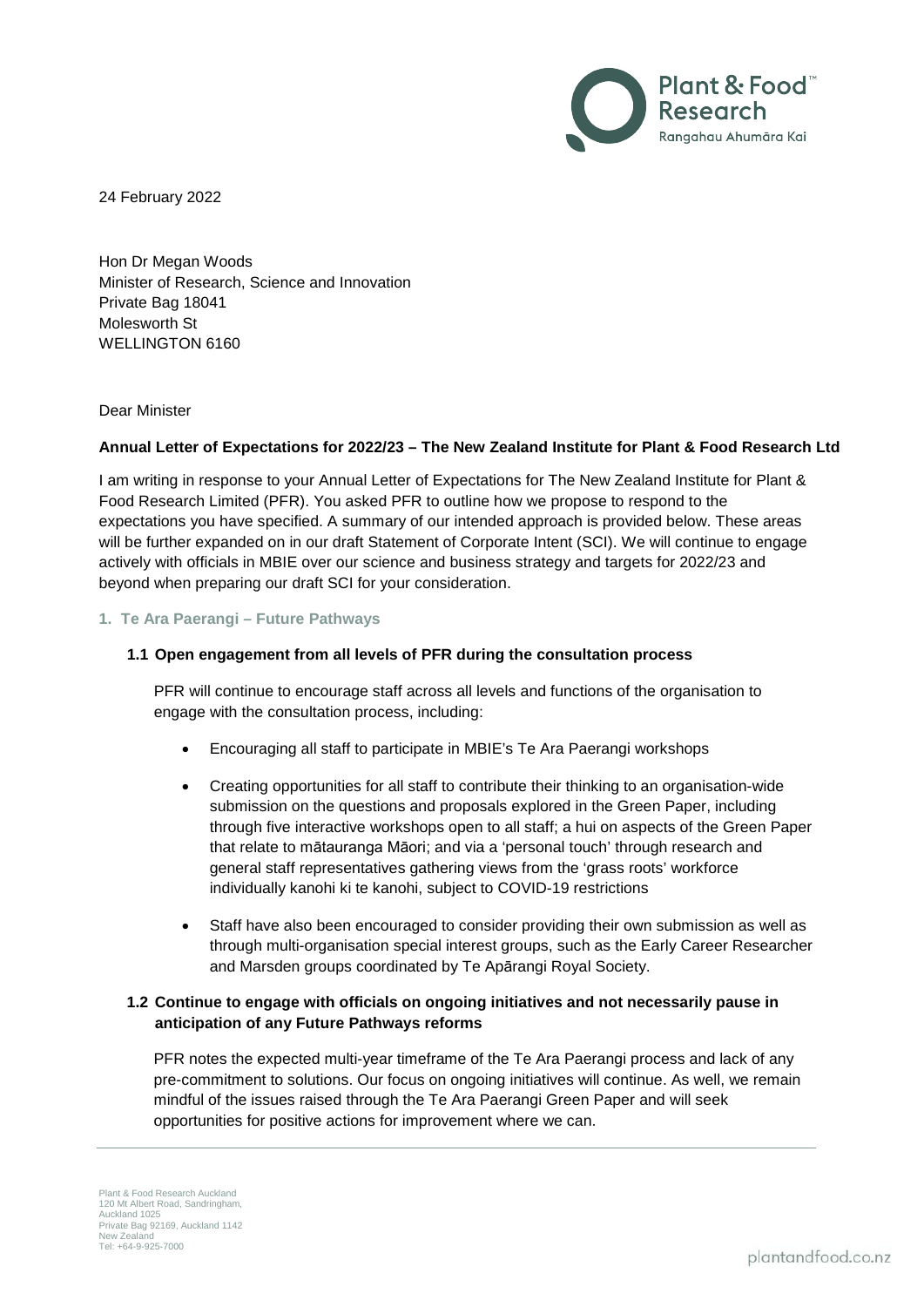#### **1.3 Contribute to the work being undertaken by MBIE to inform Te Ara Paerangi**

We are committed to working with officials towards the best outcome for New Zealand through Te Ara Paerangi. We will continue to seek opportunities to engage with MBIE to inform Te Ara Paerangi, including by supporting the Kitmap and workforce surveys currently underway as well as participating in workshops and supporting other opportunities as they arise. We will also seek an open conversation directly with officials on specific topics to help inform Te Ara Paerangi.

### **2. RSI Property Portfolio**

# **2.1 Work with officials on research system improvements from co-location of research facilities with other Crown Research Institutes and with Universities; and consider co-location options for any significant capital investments**

PFR considers capital investments in the context of our role in the broader science system. Our focus is on areas of specialisation that we are responsible for contributing to New Zealand as well as the synergies and supporting roles we can develop with other research organisations and Government departments. We update and discuss co-location options and capital investments intentions regularly with officials through our quarterly reporting process and at other times as the need and opportunity arises. More details are set out below in Sections 8.1 and 8.2.

#### **3. Deliver on Government priorities**

## **3.1 Contribute and engage with relevant Government and industry strategies**

PFR has a strong track record of working collaboratively with industry, Government and other participants in the science system. We are actively working to develop stronger and more strategic links with Māori. While we are proud of the progress that has been made, we believe there are significant opportunities to create even greater impact. We believe that this is best achieved by taking a `quadruple helix' approach, that is, by the co-development of strategy by Government, industry, science and Māori. We have worked with MPI to develop this concept for the Food and Fibre Industries over the past year. We supported MPI's Fit for a Better World Roadmap by providing the science leadership for three of the eight Fit for a Better World science accelerators that MPI identified in a Government-industry-science workshop in October 2020. These are Open Ocean Aquaculture, New Horticulture and Diversifying Protein. This work will continue in the coming year and we are engaging industry in conversations with MPI to scope opportunities and plan the science. As well, PFR is providing the science voice alongside Government, Māori, and industry to develop a National Action Plan for Horticulture, seeking to identify the small number of common, high priority goals that will require collective action. This is a great example of a NZ Inc. approach to big national research priorities.

We will continue to assess our Future Science strategy to ensure key areas of emerging importance are addressed while responding to Tiriti partner commitments. In the coming year we will seek to include a new Growing Futures Ngā Pou Rangahau Direction focused on research on Taonga Foods in partnership with Māori (see Section 6).

We are also involved in a number of activities aligned with the Conservation and Environmental Science Roadmap, e.g. He Waka Eke Noa, Integrated Farm Planning and MPI's Regenerative Agriculture strategy, and will continue to seek opportunities to support outcomes where our science may contribute.

PFR will continue to keep engaged with officials and department strategies, when appropriate, during the 2022/23 financial year.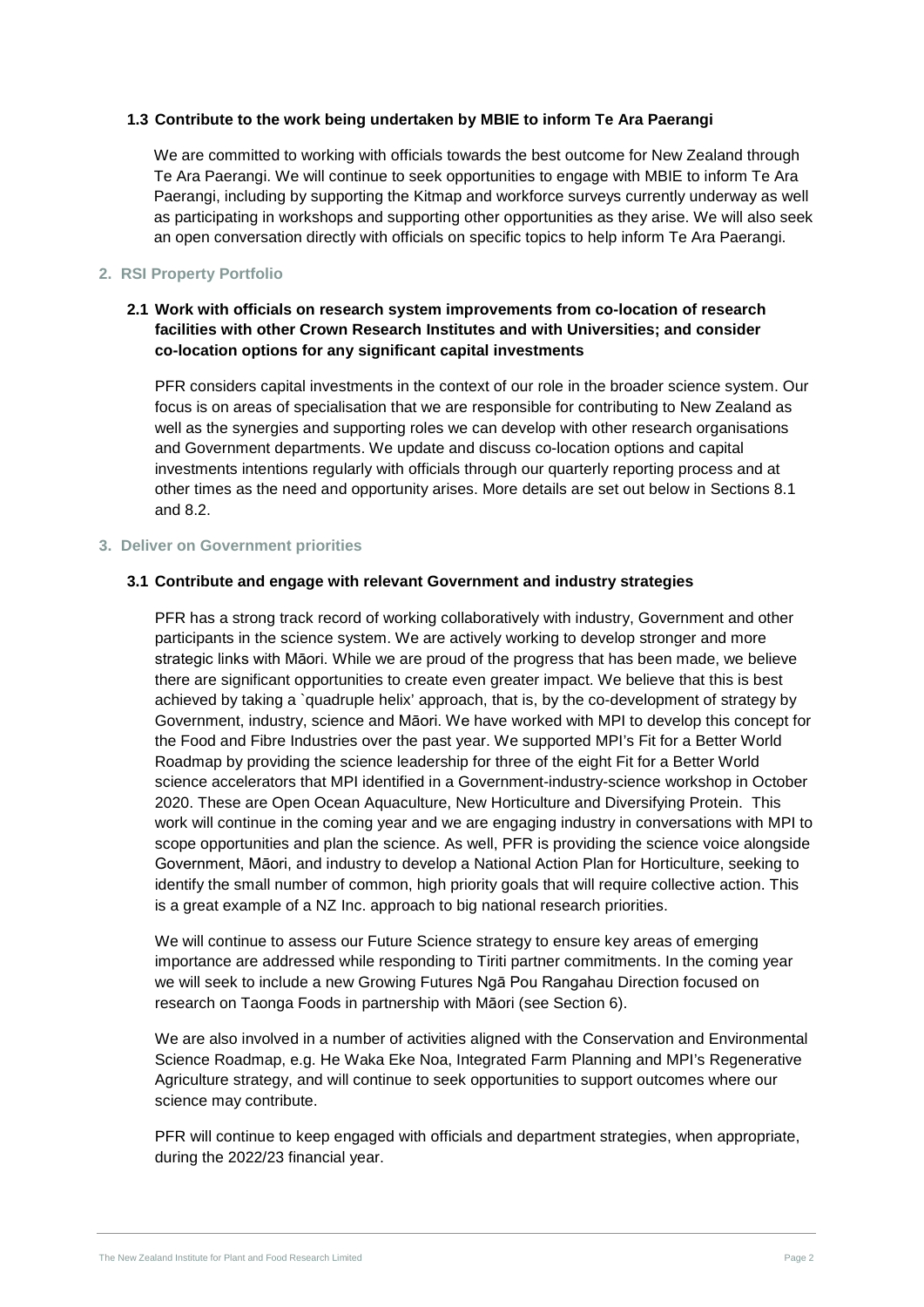## **3.2 Contribute to work undertaken in relation to climate change, including the climate change programme and in relation to the Carbon Neutral Government Programme**

Our research develops the knowledge and technologies to underpin mitigation or adaption responses to climate change through:

- identifying alternative uses of productive land and sea that offer greater productivity, profitability and lower impact on the climate and environment now. We also work with the Climate Change Commission to advise on land-use change, and have provided detailed submissions to inform their policy work
- understanding and providing resilience to a changed future environment, including our Hot Climate Apple and New Zealand (Northland) Dragon Fruit programmes
- providing future options for New Zealand in a global market that has changed in response to climate change through our Growing Futures Directions.

Our organisational aspirations towards carbon neutrality and a more sustainable future are exemplified in using integrated reporting is a key part of our sustainability agenda. Our 2020/21 Annual Report won the 2021 CPA New Zealand Integrated Reporting Award for public sector organisations. The report describes the way PFR is creating lasting, positive impact for our people, our customers and our planet. It was the first time we had used integrated reporting principles in our Annual Report, although our intentions were signalled in our 2020/21 Statement of Corporate Intent. We will continue our journey towards carbon neutrality through contracting Toitū Envirocare to assist with PFR environmental certification and greenhouse gas emission management and reduction. We have now expanded our Chief Sustainability Officer responsibilities and commitment to a full-time appointment.

#### **4. Well-being and workforce inclusion**

**4.1 Act as a good employer and in accordance with corporate social responsibility practices, and have a positive culture; and have employer policies and procedures that support diversity and inclusion (gender, age, ethnicity, disability and sexual orientation), and maintain a diverse workforce at all levels; and align with work in relation to the** *Public Service Pay Gaps Action Plan* **to ensure a fair and equitable workplace, especially for women, Māori Pacific and ethnic employees**

PFR is committed to creating a more equitable, diverse, and inclusive workplace and positive culture that supports staff and community well-being. We are a member of Diversity Works who have been helping us update our current policies, including an initial EDI audit to help inform our development work. We actively analyse and monitor remuneration from a gender and ethnicity perspective. Our Board, senior and wider leadership teams have excellent gender balance, and we continue to strive for greater diversity in senior roles across PFR. We welcome the recent appointment of Justine Daw to the Board.

During the coming year we will continue our programme of work to enhance staff well-being and inclusion. The programme has been developed across various aspects of staff experience and organisational culture. The key elements of the programme are based on feedback from staff through regular engagement surveys, face-to-face staff discussions, staff-initiated conversations on our internal social media platform, and two one-day conferences with science and professional staff leaders across the organisation in October and November 2021.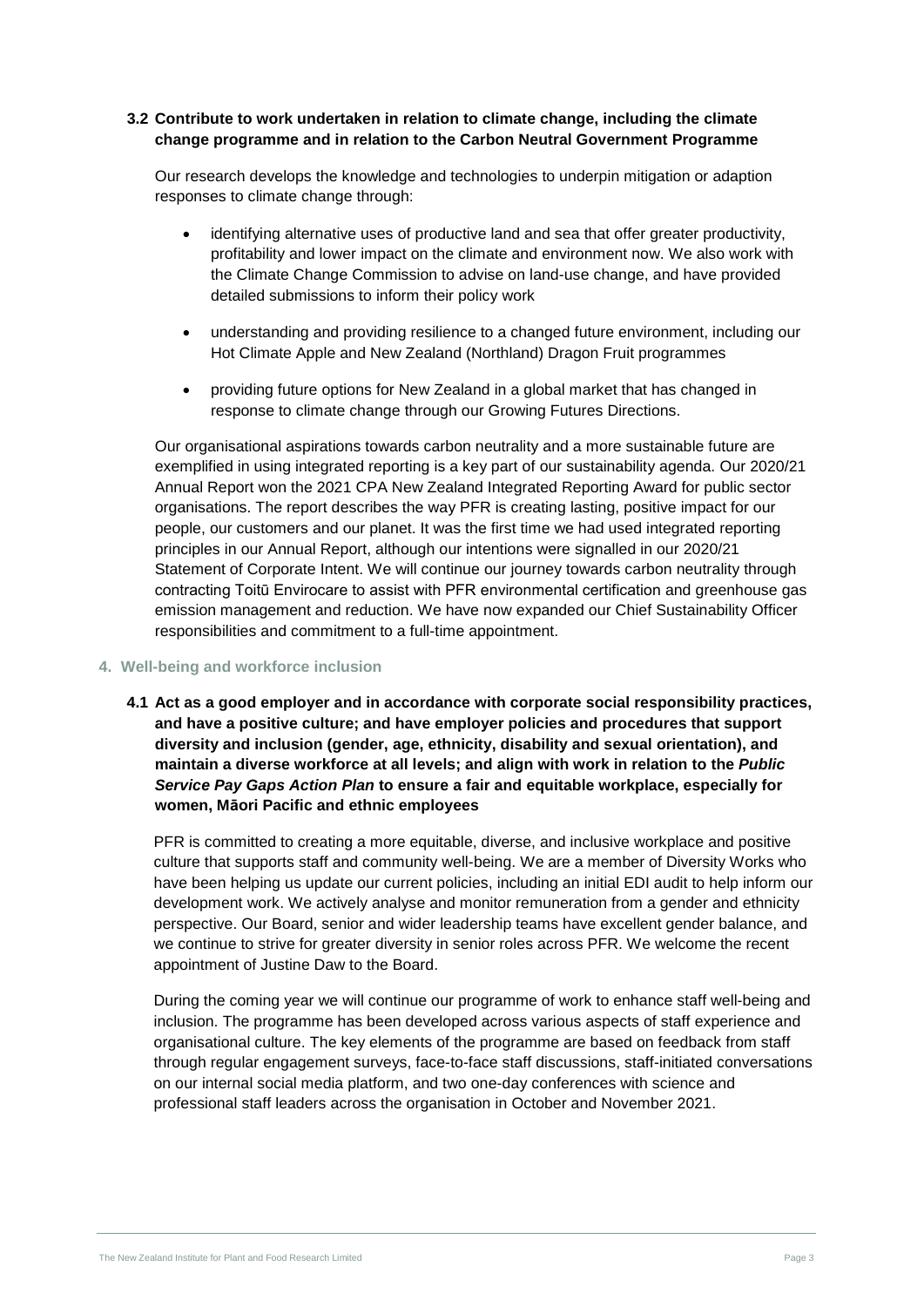Key components of the programme include:

**Connecting with strategy** – a process that will give science staff opportunities to co-create the `what' of our Smart Green Future Together strategy. It is anticipated this will strengthen staff engagement by providing clear line-of-sight and linkages from their day-to-day science and technology activities to organisational strategy.

**Discovering our shared values** −The current PFR values were developed a decade ago and much has changed in that time. This piece of work will be an iterative process with various ways for staff to contribute to the development of new values that reflect the more collaborative, team approach to doing science and our commitment to the Tono strategy and partnerships with Māori.

**Preventing and responding to sexual harassment** − Phase One of this programme will review relevant policies and processes, survey staff and include two educational components to increase staff awareness of what sexual harassment is and how to respond to disclosures of harassment. Phase Two will be designed following a report and recommendations from Phase One, working with external specialists.

**Unconscious bias** – We will use a series of online learning modules to raise awareness and educate all staff on what unconscious bias is, the impact it has and how to recognise it in ourselves and others. A tool kit of activities for leaders will enable the learnings to be used in a practical way with teams and in our mahi.

**Leadership development** – We are planning new approaches to developing leadership confidence and competence with a focus on coaching for individuals and teams over the next year or two. This practical, situational-based development will have a greater and lasting impact than more traditional workshop-based learning.

**Our workforce capability planning** aims to increase the diversity of our staff as well as help to address the current and future needs of New Zealand's science system. We are also collaborating with the CRIs to develop an approach to engaging more effectively with rangatahi Māori to increase their involvement in science.

# **4.2 Align with MBIE's** *Diversity in Science Statement***, including in relation to advisory panels, boards and committees**

Our desire to improve diversity in the science system guides our appointments and nominations for various advisory panels, boards and committees. For example, we have recently increased the diversity in our external Science Advisory Panel, achieving gender balance and increased ethnic diversity.

## **5. Financial resilience**

## **5.1 Continue to improve financial resilience through financial performance, working within budget and diversifying revenue while continuing to work with officials in this area**

Our three business models embed mechanisms for diversification and ensure the resilience of our sectors and our business in both the short and long term:

- Through investment in our Growing Futures Directions we are creating bold and transformative responses for our sectors to a range of future scenarios, ensuring their long-term sustainability
- Through our Technology Development business model we have created a mechanism for our sectors to co-invest with us in the creation of new products and technologies,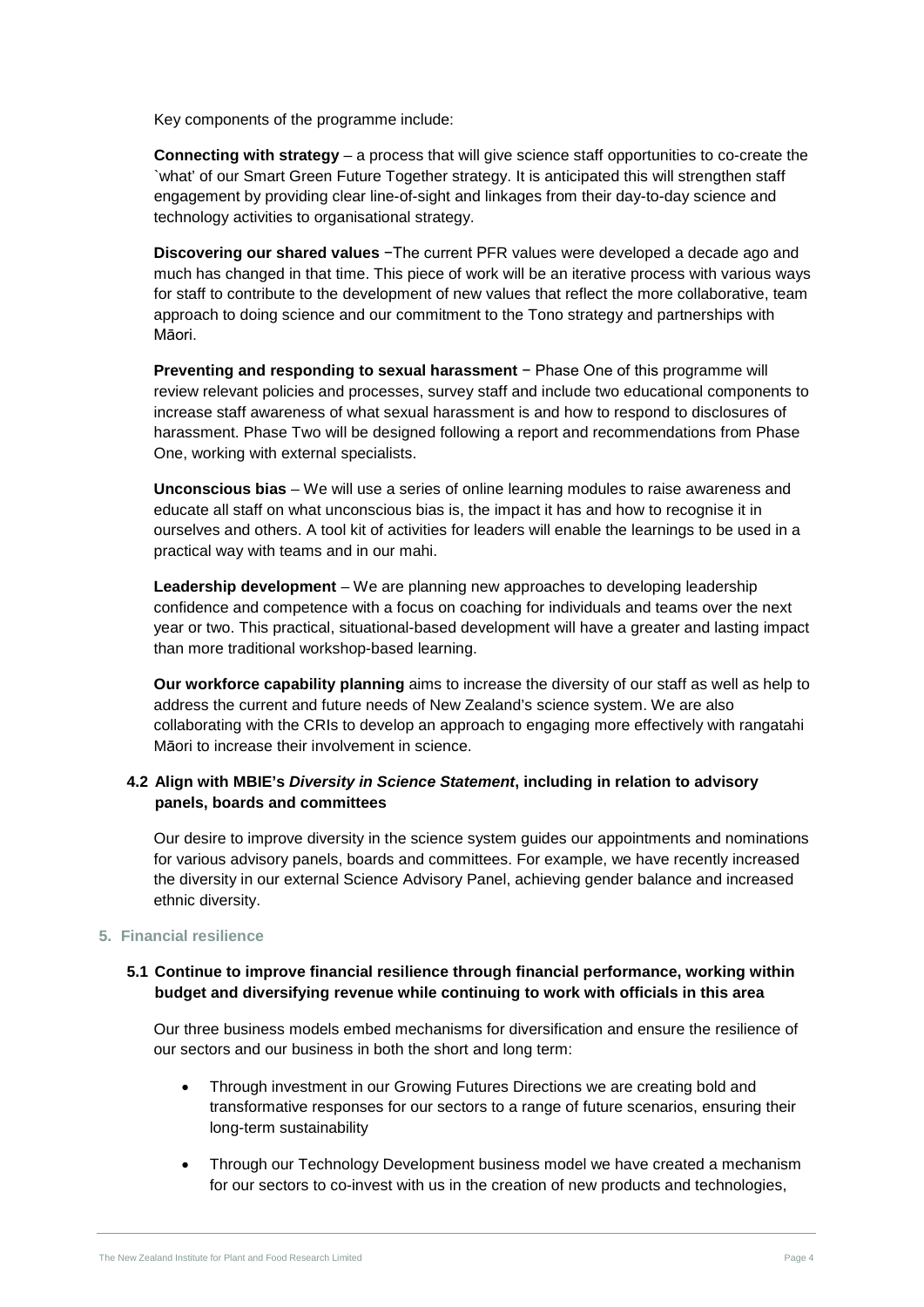which in turn will create economic, environmental and social impact in the medium term. As well, there is the potential to share in the value created and diversify sources of revenue for reinvestment in the research that New Zealand needs.

• Through our Science Services business model we provide a mechanism to find answers to some of the complex problems our sectors are facing today.

In the coming year we will refresh our pipeline of new ventures, which will deliver greater benefit and diversity for New Zealand as well as diversify our revenue base over time. We will also refresh our international business strategy, adding further diversity and resilience to our business. Our royalties continue to increase year-on-year, both in absolute terms and as a percentage of our revenue.

#### **6. Te Ao Māori**

## **6.1 Continue to develop capability, skills and networks between Māori and the RSI system, implement a co-development approach and strengthen Tiriti based relationships, and keep officials updated on this work**

Our Tono strategy and associated Taonga and mātauranga Māori principles are guiding our interactions with Māori and supporting the development of huatahi partnerships. In the coming year we expect to consult on a Kaupapa Māori Policy, appoint a Māori co-lead role for Digital Horticulture Systems, establish a Taonga Foods Growing Futures Direction and appoint a Māori leader/co-leader.

We have increased our He Kakano Whakatipu fund using internal revenue sources to support the establishment and strengthening of relationships with Māori.

This year we will expand our capacity and capability to engage and co-develop with Māori, beginning with the establishment of three new positions: Manager – Māori Strategy, Partnerships & Enterprise; Senior Advisor – Māori Co-Innovation & Development; and Senior Analyst – Māori Enterprise & Development.

We recently expanded our Summer Student Programme, which attracts rangatahi into STEM subjects. In collaboration with other CRIs and through our joint graduate schools, which include universities, we are improving our visibility and access to emerging Māori researchers. This year 38 students joined PFR for the summer, including 17 through a Te Rito cohort. Students are assigned a mentor in their time with PFR (often an ex-summer student), given support to develop their leadership strengths and have the opportunity to present their work in science poster format. Field trips are a new feature of the programme to help students build connections and increase learning experiences with local industry and Māori partner organisations. The programme has continued during the COVID-19 pandemic, with virtual options where face-toface engagement has not been possible.

#### **7. eResearch and use of technologies**

# **7.1 Support and contribute to the eResearch process, and work with MBIE and other stakeholders to consider new approaches to investment in eResearch infrastructure and services**

The Heads of IT functions across the CRIs meet on a monthly basis to collaborate on a range of initiatives, which includes providing input to MBIE's eResearch Workstream report.

Other collective actions include sharing relevant experience and forming collective input to essential eResearch providers, such as NeSi and REANNZ; pooling resources for NZRIS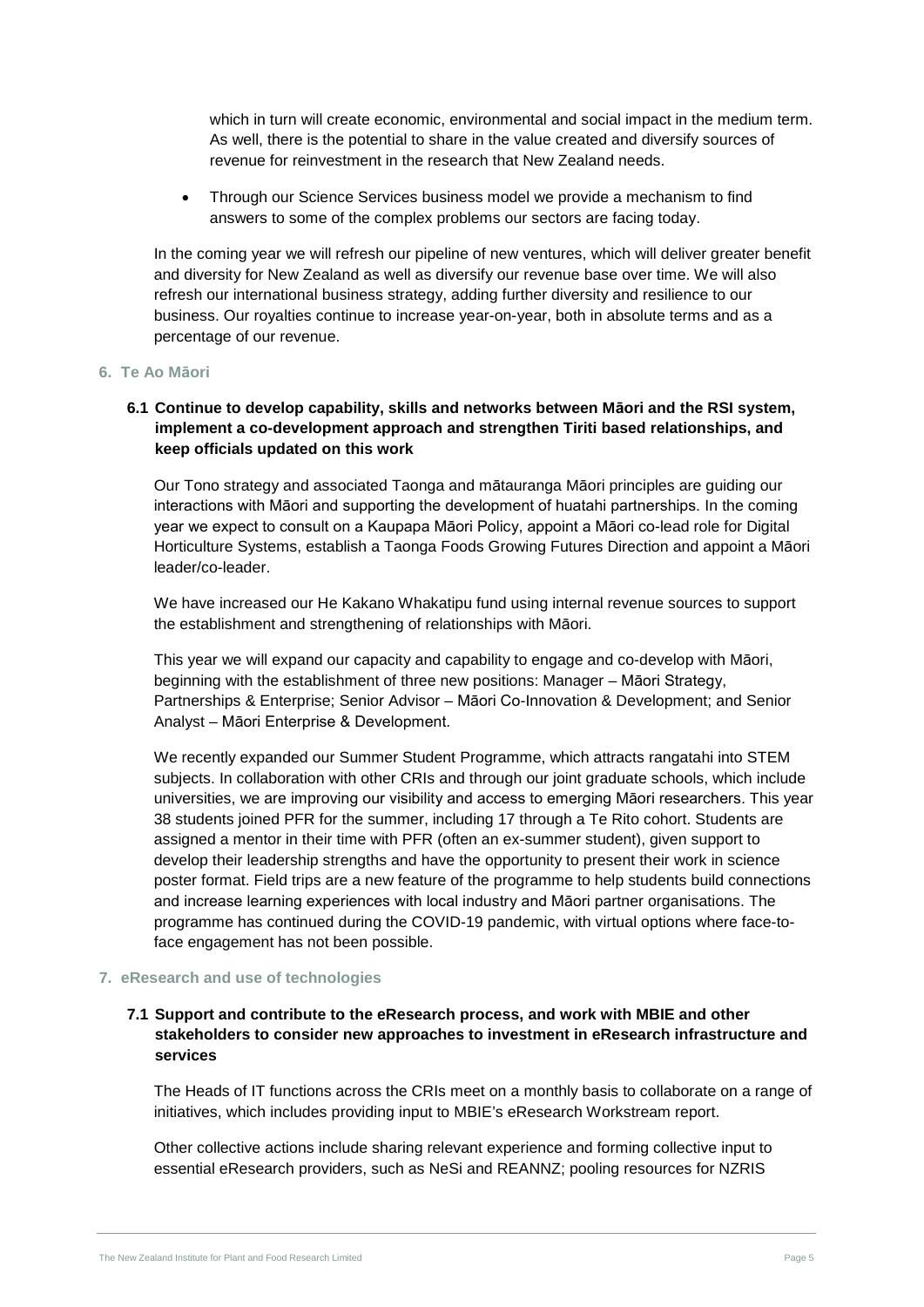development; brief exchanges of User Support staff to broaden experience; benchmarking information systems; supporting collaboration workshops with internal software developers (now run by NeSi), and pooling resources for the National Environmental Data Service. Library Resource Managers collaborate closely to maintain essential library subscriptions through consortia that deliver significant cost savings.

A priority for PFR is the digital transformation of research to enhance the efficiency of our science, speed innovation and enable impact pathways. A number of initiatives are underway to bring diverse data sets and research approaches together, giving us greater insights into complex systems, including our ability to predict outcomes. The KiwiCloud app, developed in partnership with Zespri, is already transforming the way we manage kiwifruit trial data, genetic relationships, and tracking and inventory management. In the year ahead, investment in PFR eResearch initiatives will continue to advance us from descriptive, to predictive to prescriptive modes.

# **7.2 Engage with MBIE officials on our approach to identify and manage risk of sensitive technologies**

At PFR we follow the guidance on Trusted Research developed in collaboration between New Zealand's research communities and the Government, through Protective Security Requirements. The protection of intellectual property and sensitive technologies is central to our ability to retain the trust of our partners and collaborators and, therefore, is embedded in our policies, procedures and the way we work. We have worked with officials to manage the risk of sensitive technologies developed through Endeavour-funded research, and welcome future opportunities to work with officials to further strengthen our approach.

## **7.3 Support technology adoption and transfer for public research and use in the country**

Our technology transfer into the hands of end users is a core activity in our commercially funded Science Services and Technology Development business models. Our publically funded, futurefocused, Growing Futures Directions are also heavily technology-dependent. For example, our Digital Horticulture Systems Direction is aimed squarely at creating digital technology that ultimately allows New Zealand producers to run autonomous perennial horticultural food systems across the value chain. Horticulture Goes Urban will rely on a battery of detectors and information integration to control the growing environment. Open Ocean Aquaculture will rely on an array of communications, sensing and control technologies to manage autonomous modular aquaculture. Our Seafood Technologies portfolio is already developing digital phenomics technology for aquaculture and fisheries management.

# **7.4 Implement up-to-date cyber security measures, procedures and policies and engage with staff on cyber security where appropriate**

In 2020 the Heads of IT functions across the CRI sector initiated a RFP to select a shared cyber security service, recognising the increasing complexity in this specialist area and the shortage of appropriately skilled resources. The service includes identify critical digital assets, security vulnerabilities, security policy development and a virtual CISO function to each participating CRI. New services are being added to provide Security Monitoring and Security Incident Management.

Over the last 12 months there have been a number of high-profile cyber and ransomware attacks against entities in New Zealand and globally. We continue to maintain a watching brief in this area with ongoing improvements being made to our cyber security arrangements, including educating staff on how to identify and respond to risks and updating the Board on changes made, current work-in-progress and future priorities in cyber security.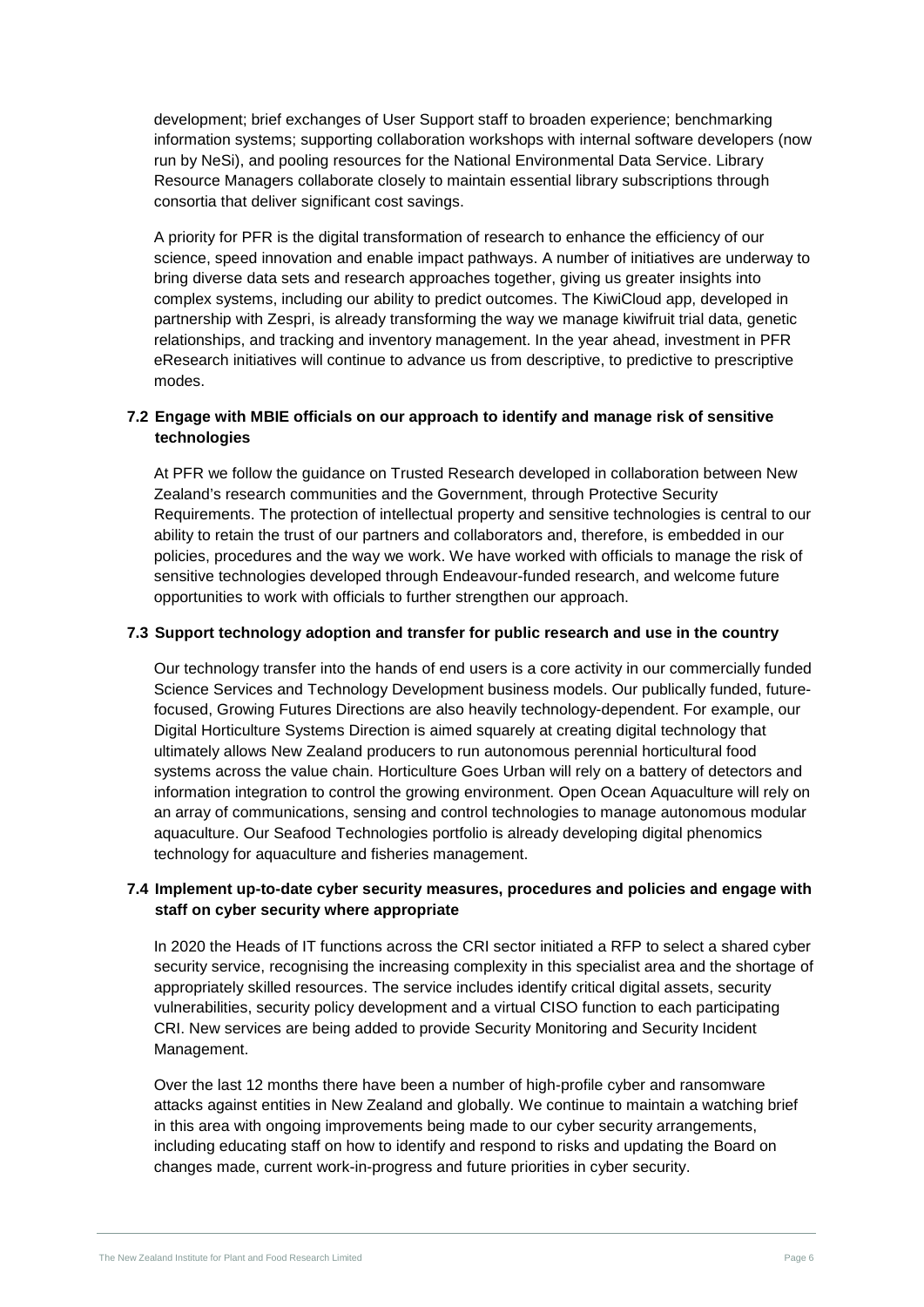#### **8. Specific priorities for Plant & Food Research**

## **8.1 Proactively engage with Manaaki Whenua, Ministry for Primary Industries and other relevant organisations on the proposed developments at Mt Albert**

Discussions with MPI continue on opportunities to co-locate with our science and business teams at our Mt Albert Head office in Auckland, driven by synergies in effectiveness and efficiency. The ground lease to MPI for construction of their Interim Post Entry Quarantine (IPEQ) facility has been signed by both parties. MPI has now obtained resource consent and works will be underway shortly. In addition, we are continuing to make positive progress in discussions with MPI regarding the possibility of them co-locating at Mt Albert (under a ground lease) for their primary Auckland site. The PFR Board has provided their approval to proceed, and we are hoping to have key commercial and operational terms formalised by way of a Memorandum of Understanding in late February 2022.

We will continue to engage with Manaaki Whenua about their infrastructure requirements in Auckland and the possibility of them also coming to our Mt Albert site in the future.

We remain excited about the prospect of other aligned parties co-locating and are confident in the opportunities this will create for further collaboration, asset-sharing and science impact.

#### **8.2 Continue to engage with officials on the Long Term Capital Plan**

Our current Long Term Capital Plan (LTCP) provides a 10-year view of our investment requirements in land, buildings, specialist science equipment and the like. It will see us continue to invest in upgrades at a number of our regional sites.

Our LTCP ensures our investments deliver the current and future infrastructure needs of New Zealand within the context of our role in the RSI system and cognisant of complementarity and opportunities for synergies with other actors in the system. We will continually review and revise our plans in response to changes in this context and update officials regularly through our quarterly reporting process and at other times, as the need and opportunity arises, including those for our recent revision of our Te Puke redevelopment plans to support the Kiwifruit Breeding Centre, jointly owned with Zespri.

Our Science Services and Technology Development business models ensure that our forecast cash and overall balance sheet position remains strong, and we are comfortable that we can deliver our LTCP as well as provide resources and job security to support our staff.

## **8.3 Continue to contribute to relevant industry strategies as appropriate, and develop and strengthen relationships within our sectors.**

We recently restructured our customer-facing team to better develop and strengthen relationships with our sectors.

We are regularly invited by our industry partners to contribute to their strategies. For example, we have been invited to respond to the BCG report on Zespri's innovation strategy, deliver an integrated R&D plan targeting an alternative to HiCane for `Hayward' kiwifruit growers, and have recently mapped our kiwifruit research portfolio and capability against Zespri's new strategic objectives. This follows 20 years of collaboration under an R&D operating agreement that has delivered a multi billion dollar new cultivar (SunGold) and a rapid integrated response to the threat of Psa.

Similarly, in the Apple sector PFR has a long-standing strategic collaboration with NZAPI that has delivered world-leading points of differentiation in market access and new cultivars.